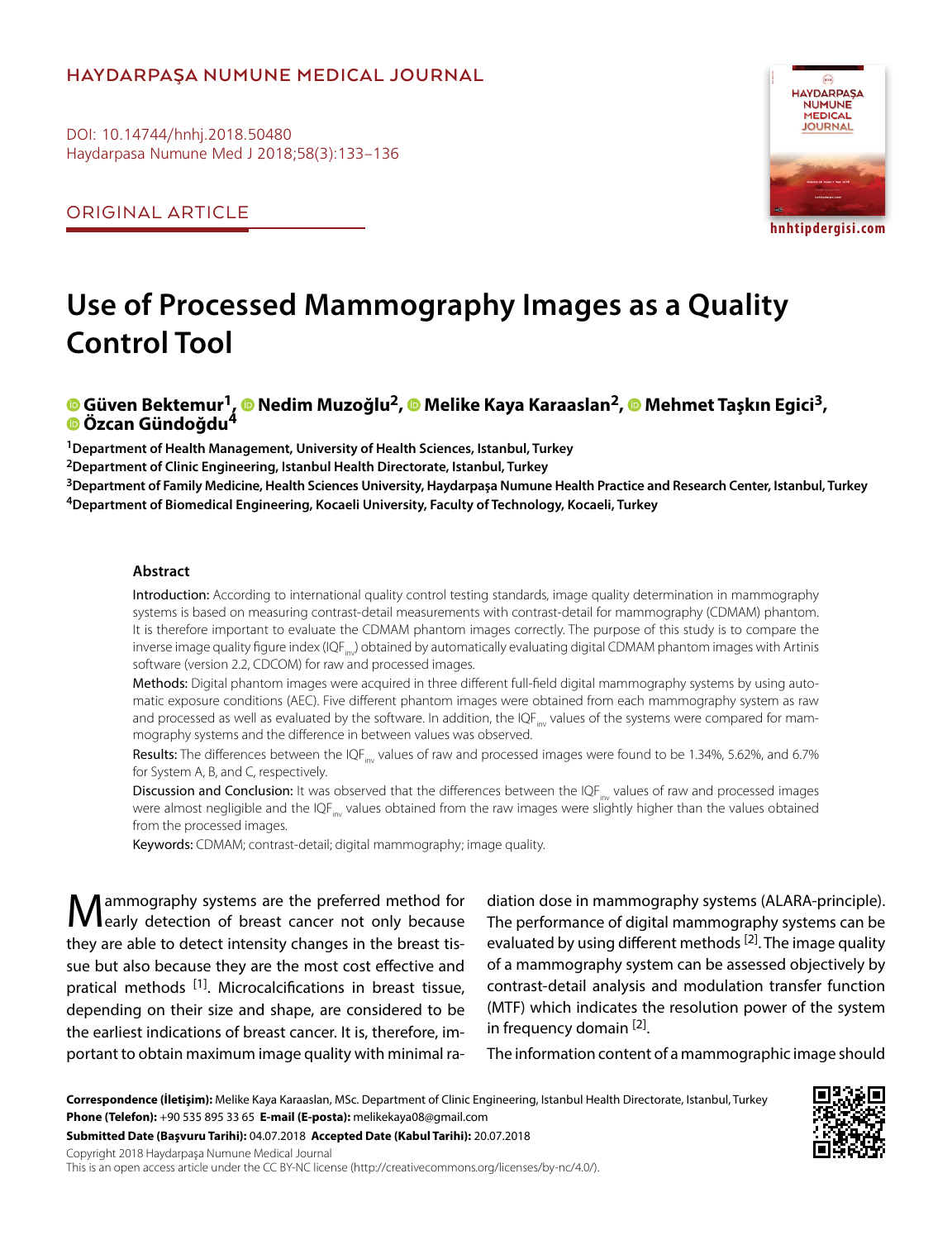be best defined in terms of visible contrast as well as details and is characterized by a contrast-detail curve  $^{[3, 4]}$ . In this case, the minimum observable threshold contrast-detail detection is an important quality parameter for imaging systems. The contrast-detail analysis is a parameter that contains the noise, contrast, and resolution of an image as a whole. Hence, it provides a simple measurement for overall performance of the system <sup>[5]</sup>. The observable minimum distinguishable contrast detection is carried out with a low contrast test phantom that includes test objects in different sizes and contrasts.

According to European quality control testing standards and IEC 61223-3-2 (International Electrotechnical Commission), image quality measurements for digital systems are based on contrast-detail measurements with contrast-detail for mammography (CDMAM) phantom <sup>[3, 4, 6]</sup>. CDMAM phantom (version 3.4) is an image quality phantom designed specifically for mammography systems. CDMAM 3.4 is composed of gold disks of different thicknesses and diameters placed on an aluminum substrate. The aluminum substrate are added on a polymethyl-methacrylate (PMMA) layer. Aluminum layer and PMMA layer together are equivalent to 10 mm PMMA thickness. The gold disks are placed in 205 square cells in a raster fashion as 16 rows and 16 columns. The gold disks' thicknesses vary between 0.03 mm and 2 mm and their diameters vary between 0.06 mm and 2 mm as they are also logarithmically scaled. Each square is rotated by forty-five degrees to minimize the intensity difference caused by the heel effect <sup>[7]</sup>. There are two identical gold disks in each square, one at the center and one at a randomly chosen corner (of the same thickness and same diameter). The detail in the center is the reference signal and the detail in the randomly selected corner is the test signal that should be detected correctly. The ratio of correctly identified disk-positions to total number of squares, image quality figure (IQF), and inverse image quality figure (IQF $_{\text{inv}}$ ) are used in evaluating the image quality of CDMAM phantom images. IQF can be defined as the contrast-detail resolution of the image analysis.

In addition, IQF is considered as an adequate parameter to detect abnormal functioning of the equipment and defined in Equation 1<sup>[1,7]</sup>.

$$
IQF=\sum_{i=1}^{16} C_i \times D_{i,min}
$$
 (1)

Where Ci is the threshold thickness of diameter  $D_{i,min}$ .

Image quality increases with an increasing number of correctly identified disk-positions. In this case, the IQF will become smaller because the values of diameter and thickness of the threshold-disks are smaller. The current evaluation

method is to determine the threshold thickness per diameter, which is defined in Equation 2<sup>[7]</sup>.

In this method, only the number of partly visible columns of the phantom are measured and higher  $IQF_{inv}$  expresses better image quality <sup>[7]</sup>.

$$
IQF_{inv} = \frac{100}{IQF} \quad (2)
$$

There is a linear relationship between the  $IOF_{im}$  value and the contrast-to-noise ratio (CNR) which is a preferred parameter for finding the optimal dose value.  $IQF_{im}$  has a better correlation with threshold contrast than CNR, hence  $IOF<sub>inv</sub>$  is considered as a more reliable and objective parameter for image quality assessment [1, 8]. European protocol suggests using of raw phantom images as long as they are accessible in threshold contrast detection. This is because processed images are useful for clinical diagnosis, but are useless for numerical tests, and the values obtained from raw images reflect the detector's response considerably better. There is no general standard for the definition of raw data, but in the European protocol, raw data is defined as "for processing" version of the images. However, each manufacturer applies its own device-specific "corrections" to obtain a raw image  $[3, 9]$ . Moreover, raw data is not accessible for some systems, in which case, the protocol suggests that processed data can be used.

The purpose of this study is to compare the IQF $_{inv}$  values of raw and processed digital phantom images.

### **Materials and Methods**

Digital CDMAM 3.4 phantom images were taken from three different full digital mammography systems (System A, System B, and System C) with selenium (a-Se) flatpanel direct system detector technology. The detector for system A had a pixel pitch of 70μm and the pixel pitch for systems B and C was 80μm, manufactured in 2010, 2015, and 2010, respectively. Measurements were carried out in digital mammography systems using similar anode material. The use of a tungsten-anode tube instead of molybdenum-anode tube reduced the breast dose in the same image quality <sup>[10]</sup>. Images were obtained while System A and C were in Tungsten/Rhodium (W/Rh) anode/filter combination and System B in Tungsten/Silver (W/Ag) combination.

The CDMAM phantom is equivalent to 10mm PMMA thickness and was placed between 4 PMMA plates of 1cm, with the smallest disk-diameters on the thoracic side. In order to simulate a total 60mm breast thickness, images were taken using 1 cm spacer on the sides of 50 mm phantom.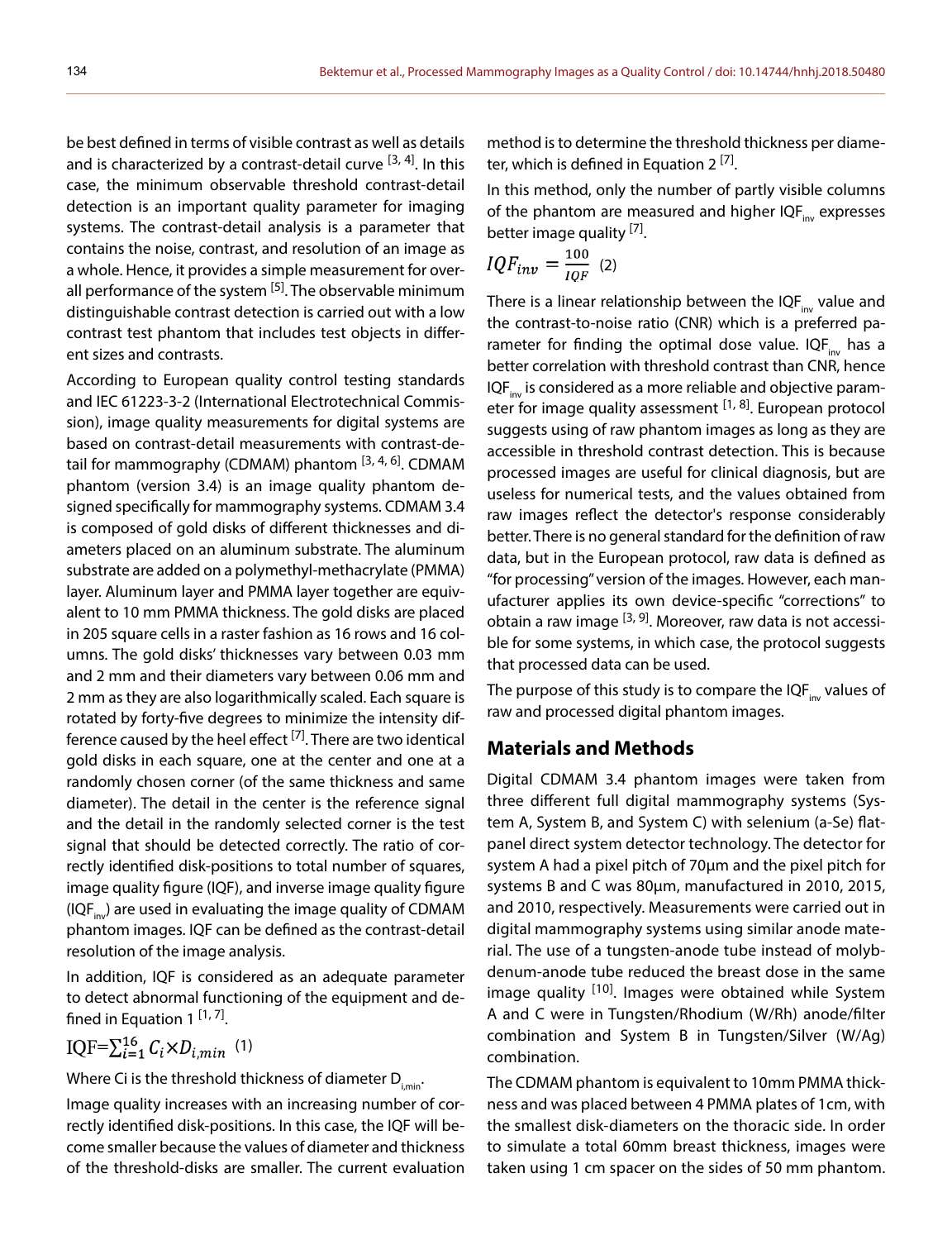The 1 cm spacer was used in the test set-up because the choice of x-ray spectrum in many mammography systems depends on the breast thickness or the height of the compression pedal. Five different images were obtained in the automatic exposure mode (AEC) with the exposure parameters used in the clinic. The IQF $_{inv}$  value is different for each image and is affected by the working conditions of the mammography system. For this reason, 5 different phantom images were acquired to obtain statistically reliable results from each system. After each image, the phantom was moved by 1 mm to avoid any local problem that may be present in the detector structure. Each image was recorded in DICOM format in a way that the user can access the processed data and its corresponding raw data (without pre-processing) for three systems. Artinis software (version 2.2, CDCOM) was used for the automatic evaluation of digital CDMAM phantom images. The program is able to evaluate and analyze the digital CDMAM 3.4 phantom images fast and automatically detects the location of the gold disks in the phantom image. CDCOM software is available on the EUREF website [www. euref.org].

Studies comparing  $IQF_{inv}$  results from raw and processed images are available in the literature  $[11-14]$ , but it is recommended that 1 cm spacer should be used on phantom edges to better simulate breast thickness with respect to European standards. For this reason, in our study, 60 mm breast thickness was simulated by using 1cm thick spacer.

#### **Results**

Raw and processed phantom images were acquired from three different digital mammography systems and then IQF $_{inv}$  values were obtained by evaluating with the Artinis software (V.2.2).

IQF $_{inv}$  values for System A, B, and C are shown for raw and processed images and the difference between them is expressed as percentage (%) in Table 1.

The difference between the IQF $_{\text{inv}}$  values were 1.34%, 5.62%, and 6.7% for System A, B, and C, respectively. The difference of IQF<sub>inv</sub> values between raw and processed im-



**Figure 1.** Comparison of Inverse image quality figure index (IQF...) values of systems for raw and processed images.

ages differs from system to system as manufacturers employ different image processing algorithms such as Musica 1, IMS Raffaello, OpView v1, OpView v2, and Sigmoid in the processing of images. The IQF $_{\text{inv}}$  values of the raw and processed images for System A, B, and C are shown graphically in Figure 1.

#### **Conclusions**

European standards recommend the use of raw images for the detection of the contrast-detail curve in previous studies. However, it has been observed that there is no significant difference between the IQF $_{inv}$  values of raw and processed images calculated by the software. The difference between the IQF $_{inv}$  values obtained from raw and processed images differs from system to system, so it is not possible to generalize this conclusion for all digital mammography systems. In addition, when  $IQF_{inv}$  values are used to compare different systems, similar results are observed for raw and processed images.

| <b>Table 1.</b> Inverse image quality figure index (IQF <sub>inv</sub> ) values of raw and processed images |               |                                    |
|-------------------------------------------------------------------------------------------------------------|---------------|------------------------------------|
| $\mathsf{Raw\_IQF}_{inv}$                                                                                   | Processed_IQF | % Difference two<br>groups between |
| 154.38                                                                                                      | 152.33        | 1.34                               |
| 148.61                                                                                                      | 140.69        | 5.62                               |
| 113.05                                                                                                      | 105.95        | 6.7                                |
|                                                                                                             |               |                                    |